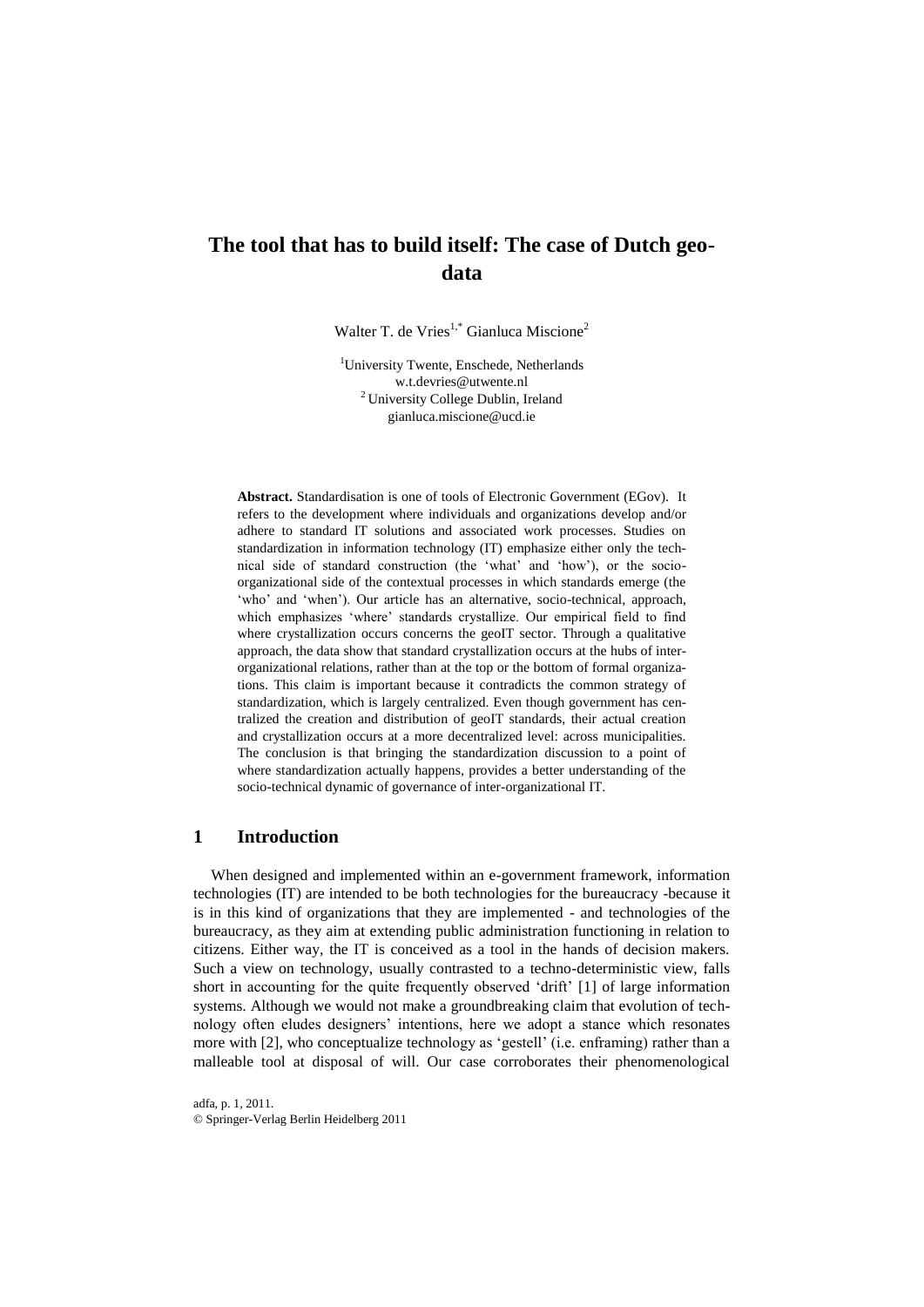stance, and expands it by identifying where crucial developments of geoIT actually happen. More precisely, we focus on the two-way relation between geoIT and interorganizational processes.

Harmonizing technical with socio-organizational analytical perspectives with the aim to construct a comprehensive perspective on IT development and standardization has never been immediate. Specifically, engineering is oriented to define what works [\[3\]](#page-10-2), so functionality is the legitimizing source for this kind of research. Contrastingly, socio-organizational science approaches are closer to the traditional science epistemology, aimed at explaining and predicting rather than doing. In the latter case, explanatory power –aimed at pushing the boundaries of what is known- legitimizes research. The mismatch between how the two communities "make a point" make it difficult to combine their views, therefore to develop a consistent conceptualization of e-government.

Given this mismatch this article proposes a different viewpoint, empirically first. Instead of emphasizing the construction of governance tools, the technical standards, and instead of emphasizing the contextual conditions for governance, the socioorganizational environment, we emphasize 'where' agency performs action, 'where' it takes place. In particular, we focus on 'where' standards are consolidated. We assume that analyzing the areas of influence in dynamic inter-organizational relations addresses this 'where' question. Our empirical domain is the Dutch geoIT sector. This sector, made up of professionals and scientists using and developing ICT related to (geo-)spatial processes and phenomena, is a sector where dynamic interorganizational relations have developed historically. Such relations can be framed by the concept of Spatial Data Infrastructures (SDIs). SDIs are the socio-technical networks of 'geospatial technologies and institutional arrangements and practices that allow for the disclosure and sharing of geospatial data among various levels of government' [\[4\]](#page-10-3). Over time, SDIs have created standards of inter-organizational activities. Yet, whose standards are adopted, and where such standards emerge is largely unknown. Therefore, in this paper we look for where SDI standardization happens. We frame this question as a question of SDI crystallization (echoing the snowflakes from Staring and Titlestad [\[5\]](#page-10-4), which gives primacy to so called 'de facto' standards.

This article continues in section 2 with an explanation of what the concept of information infrastructure (of which SDIs are an instance) crystallization would entail, and why it would be useful as an alternative stand to study standardization as a governance mechanism of inter-organizational IT. This section also presents how the dimensions of information infrastructure crystallization would apply to SDI developments, and how this would translate into empirical questions. Section 3 describes which cases are representative for SDI development, and for addressing the main research questions. Section 4 presents the results of the data collection. The concluding section derives how the findings provide added value to the knowledge of Egov tools.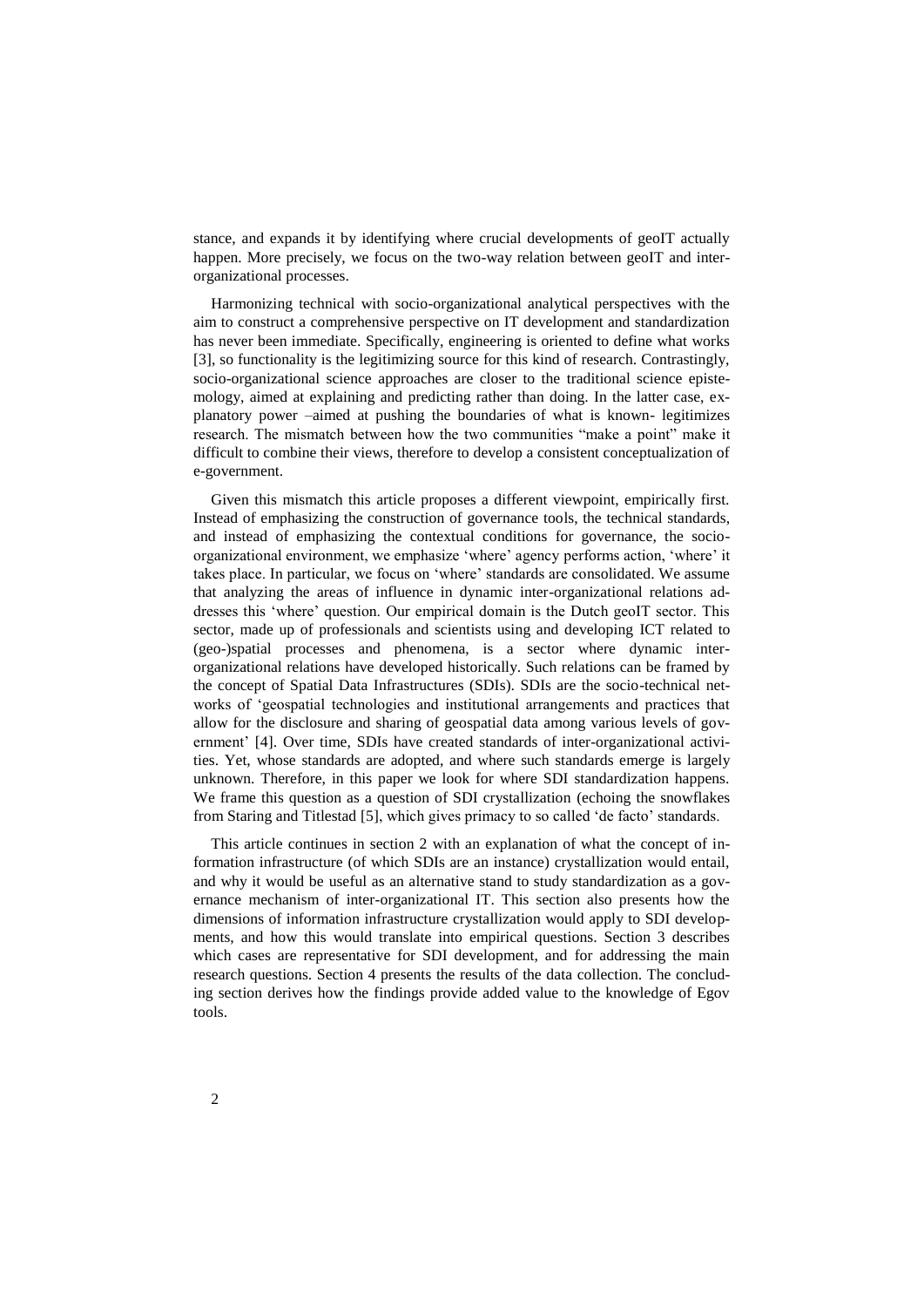#### **2 Two views on where and how geoIT standards develop**

Information infrastructures depend, in a way or another, on standards. Studies on standards either emphasize the technical side of standard construction i.e. the 'what' and 'how' [\[6-8\]](#page-10-5), or the socio-organizational side of the contextual processes in which standards emerge, i.e. the 'who' and 'when' [\[9-11\]](#page-10-6). Where technical studies tend to emphasize the construction of standards as a solution to technical interoperability, the socio-organizational studies emphasize both the regulatory nature of standards within organizations, and the patterns of power preceding or resulting from standard-making.

Standards relate however also to scale, i.e. the 'where', either as a cause or an effect. In current discussions on how standards are formed and what role standards play in this formation of SDIs, two opposite agency standpoints are visible – through centralized and through decentralized agency (agency in its broad meaning of what performs action). When agency is argued as centralized, it can be localized more easily. When agency tends to be distributed, it can be situated in an "area" (corresponding to interest groups, lobbyists, organizations, etc.). Therefore, understanding the distribution of action across actors helps us in identifying the locus of SDI crystallization.

The centralized agency view posits that geoIT standards originate from national statutory tasks and centrally led initiatives. Public sector actors are linked through a pyramid of different levels of public administration [\[12\]](#page-10-7). The statutory mapping tasks of national actors require them to decide on national mapping standards. The only way for national agencies to have interoperable maps within all government agencies is through requiring other agencies at other administrative levels to use the same mapping standards. In this view the highest level SDI is the aggregate of all lower level SDI. The highest level standards are the aggregate of all lower level standards. This pyramid view assumes undisputed lines of power, which are visible through the formalization of relations between the actors through bilateral or multilateral procedures, laws and/or regulation; the working processes follow agreed rules, laws, written and distributed regulations. The decisions on who is in the SDI and who is out are designed to be formal, and the standards are pre-defined and distributed along the formal lines.

In contrast the decentralized agency view posits that geoIT standards are shaped decentrally. At the extreme, there is a relevant role of voluntary production of geoinformation through crowdsourcing initiatives, and by citizens. These people drive the change in technology and in doing so implicitly set the standards of data, data sharing and exchange, and work processes of data collection and distribution. In more recent years, "voluntary geo-information" (VGI), is challenging the exclusivity of geoIT handling by public organizations [\[13-15\]](#page-11-0). The decentralized process of standards development is one whereby actors are assumed to operate within a large open network of relations. There is no clear-cut boundary between who is in and who is out. Recent VGI efforts and standard development operates similarly to an "internet-like" process, the standardization process co-develops along with globally dispersed activities. One of the questions is thus: who or what decides on the rules "here", in this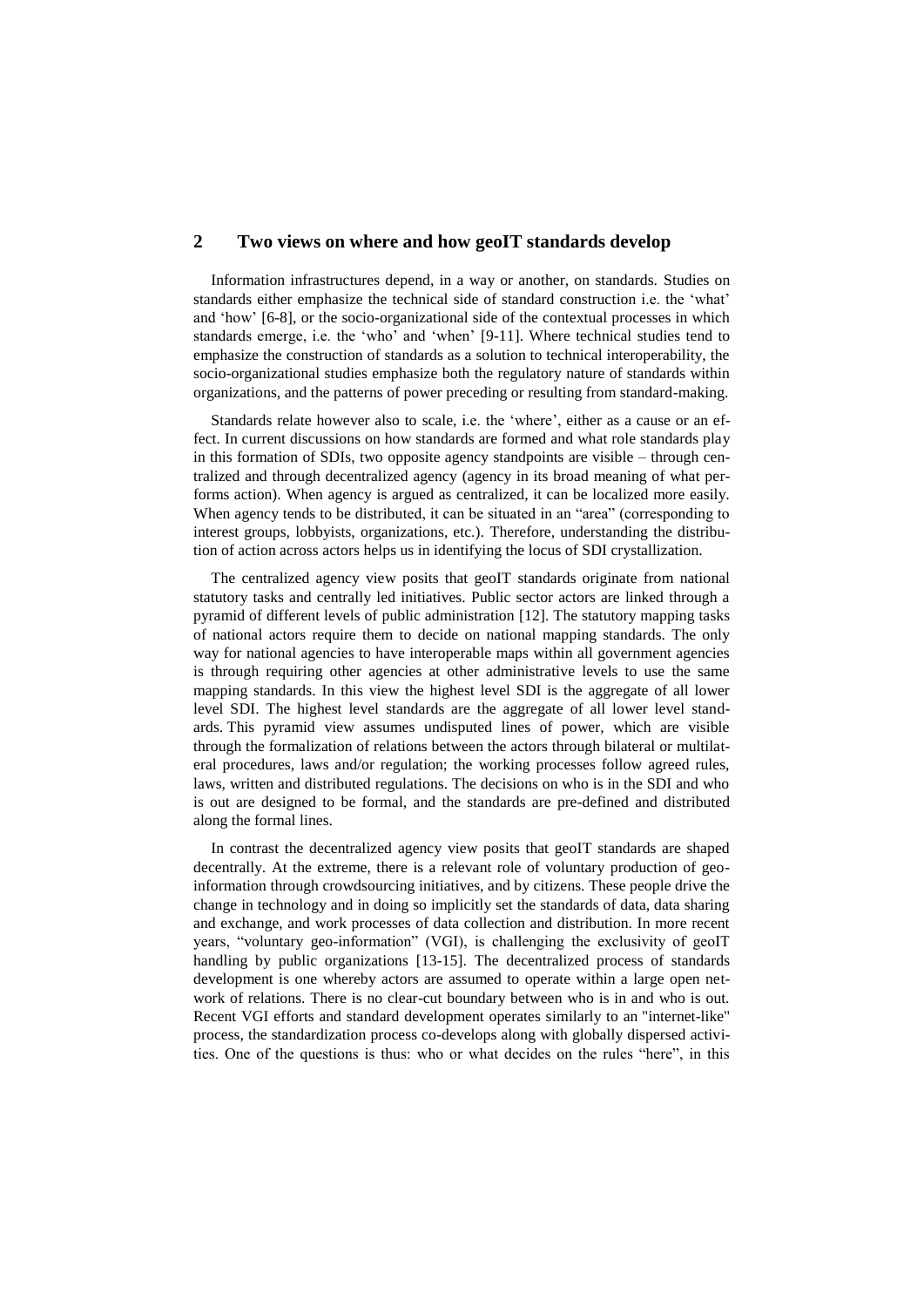setting. The relations are mostly built upon informal links between actors and stakeholders, and what drives these relations is a common, yet temporary, interest.

Comparing both views shows a difference in locus of standards crystallization. The first view emphasizes the coercive nature of national and central governance mechanisms. Standards emerge in this view as a direct effect of legislation and regulation. Contrastingly, the second view emphasizes emergence of standards at local levels. Standards in this view are caused though the autonomy of local actors, whose aggregated actions constitute certain decisions and practices. Although both views acknowledge that the discontinuation of one standard and the start of a new standard is more gradual than punctuated, in both perspectives standards change over time, and the origin of this change relates to the context in which actors operate. It is therefore remarkable that neither of the two views recognizes that professional actors often operate through professional networks which are loosely connected to the national or local level [\[16,](#page-11-1) [17\]](#page-11-2).

Information infrastructure studies focus on the relations between information systems, and the underlying processes between actors working with the systems once information systems are connected. An information infrastructure perspective could address this void. From this perspective, inter-organizational relationships depend on which agency can exercise what type of influence on organizations and individuals. Standards, in this view, have the effect of regulatory agency beyond a single organization, or a single level [\[18\]](#page-11-3). Hence, standards (or lack of them) do not emerge within single organizations, but emerge and crystallize in inter-organizational processes regardless of the level at which they take place. By emphasizing the network relations between actors at any level, this study does not emphasize the self-contained organizational structure so much, but instead the organizing processes [\[19\]](#page-11-4). Understanding the organizing processes of standardization thus implies having to look into the diverse relations across organizations. The characteristics of the relations thus reveal the location of where standards form and where and how standards crystallize.

## **3 Methodology and cases**

Our overarching empirical research question is: Where do inter-organizational relations working with geoIT produce SDI standards? This has three main components which were each evaluated: 1) the cases of inter-organizational relations in connection to the use of geoIT; 2) the artifacts that justify that SDI standards are being crystallized; 3) the determination of the location of the production / emergence of standards.

Addressing the first component relied on case study methodology. This is relevant, because the boundaries of the phenomenon under consideration, the locus of standardization, and the context, the geoIT world of practitioners, and the public administrative structures, were unclear from the onset. As [\[20\]](#page-11-5) argue "the structure of an organizational field cannot be determined a priori, but must be defined on the basis of empirical investigation" (p.65). The review and comparison of cases in the Netherlands drew upon extensive experience and subsequent empirical data collections in the area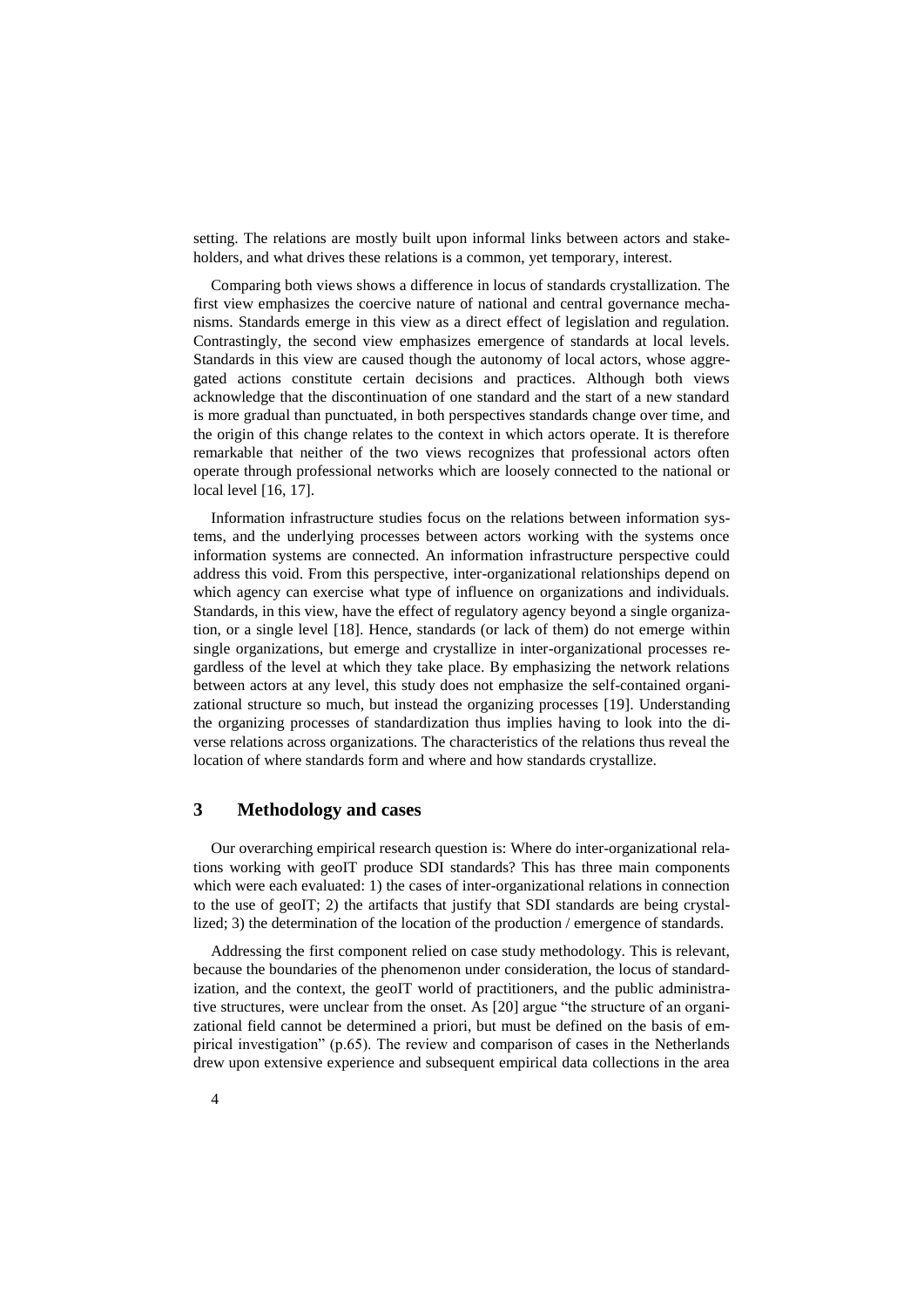by de Vries [\[21-23\]](#page-11-6). The selection of cases for this study relied on one element which was different between cases: the control structure. This allowed verifying if the location of regulatory control was relevant in coordinating of the inter-organizational relation. Using this selection criterion derived three cases: Cadastral case, Dataland and Dimpact.

The Cadastral case refers to a national organization 'Kadaster' (the National agency for Land administration and land registration) with sub-national working relations with municipalities. The Kadaster historically has strongly coordinated the interorganizational work processes to maintain parcel-based spatial information, captured with geoIT. The Dataland case refers to a national association Dataland made up by municipalities. A central office Dataland centrally aggregates real estate information through coordinating work processes in municipalities. Real estate information is collected and distributed through geoIT. The Dimpact case refers to an association of various municipalities. The Dimpact office coordinates ICT work processes for municipalities. This office relies on staff from member municipalities in the development of information and ICT solutions for other municipalities. GeoIT is one of the components.

Our conceptual entry point for the second component is the hypothesis that either type of agency (central or peripheral) creates SDI crystallization. We assume hereby that such crystallization is visible along three dimensions, following Miscione, Staring and Georgiadou [\[24\]](#page-11-7). These include accreditation, coalition, alongside with the activities related to the adoption of standards. Accreditation refers to the influence of actors to guarantee access. Coalition refers to the possibilities of establishing couplings between data and related activities and organizations. Adoption of standards refers to both the data and to organizational processes compliance to common guidelines. These aspects do not distinguish technical and socio-organizational dimensions a priori. They are also mutually dependent, and help in describing inter-organizational processes. For example, a public body may decide what standards have to be used for geo-information. Nevertheless, existing systems in use in accredited organizations may require different strategies of data integration. The method of collecting data about the values within these three dimensions was a combination of semi-structured interviews, complemented by a workshop with representatives from municipalities, and a survey among geoIT practitioners. We conducted 15 in-depth interviews with representatives within all cases. We transcribed all interviews and the discussions during the workshop. The survey data were collected through an online questionnaire. We coded both the transcriptions and all other relevant documents with the help of a qualitative analysis support software. All data were coded applying an open coding strategy of Lee [\[25\]](#page-11-8) and Lewins [\[26\]](#page-11-9). In total there were 99 respondents.

For the third component we relied on an interpretative approach. Upon completion of the coding we specifically queried both 'change' and 'location' aspects emerging from the coding results. We assumed hereby that agency can be seen through respondents' references or associations to both change and to the origin of change. In both cases the interpretation of the coding and associated quotations relied on both explicit and implicit references to 'change' and 'origin of change'.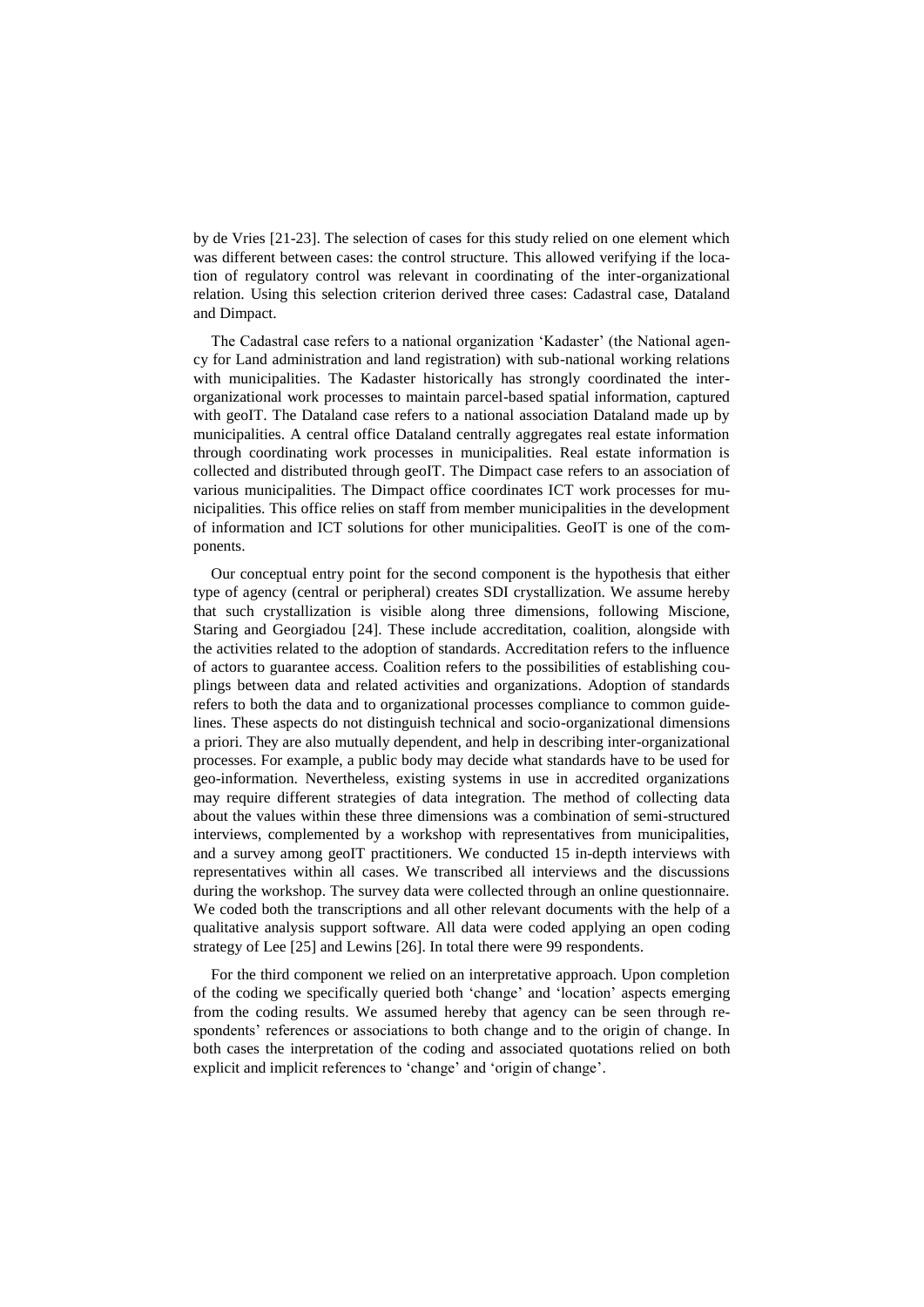### **4 FINDINGS**

We present our findings following the three specific research questions.

1. Cooperation using geoIT

In each case the actors shared responsibilities in relation to the geoIT data. With regards to the data this concerned the harmonization of georeferencing definitions (such as coordinates and zip codes), the type of spatial objects to use (collection of lines, areas, or points), the type of attributes to include per spatial object and the scale and associated required accuracy of data. The type of data varied per case. In the Cadastral case the Kadaster maintained collections of parcels, each having parcel identifiers, whereas each of the municipalities maintained collections of buildings, each having address identifiers. Moreover, The Kadaster and Dataland organizations maintained their own database on their own server, whereas the Dimpact organization relied on the generation of services extracting from the data collections within each municipality.

The crucial agreements on procedures concerned decisions on data collection and maintenance. Municipalities are by law responsible for the definition and the collection of buildings and address data, and are implicitly responsible for the quality (accuracy, reliability) of these data. The Cadastre on the other hand maintains these data for all municipalities. Dataland coordinates the maintenance of cross-boundary municipal data on behalf of the municipalities. Not entirely surprisingly, the influence that the central office in each case (The Headquarter Cadastre, and the Bureaus of Dataland and Dimpact) can exercise on local municipalities diminishes as the central office is further away (both physically and institutionally) from these municipalities. A respondent from a smaller municipality stated ironically on the data collection and distribution responsibilities: It is all very nice what the central office comes up with, but we don't need them. You only hear once, and afterwards you really have to push to get any information from them. It is all written for bigger municipalities. It is absolutely unusable stuff for smaller and medium sized municipalities like us.

Sharing data to third parties was another joint concern, working with the huge amounts of data on a daily basis is very different among the cases. A Kadaster representative stated *We just have to process as many transactions as possible. 500,000 transfers of deeds, 500,000 transfers of mortgages, 20 million digital transactions. It's just production work*. A Dataland representative highlighted: *In our regular database we have 7 million objects, yet if no one wants to use any of those data it would be dead capital. Still, we receive all our data from the municipalities, and from all the revenue that we generate, 15% goes back to the municipalities to pay for all their delivery costs. From the remaining 85% we can pay our own costs of data management.* In other words, both organizations work as data factories, with factory-like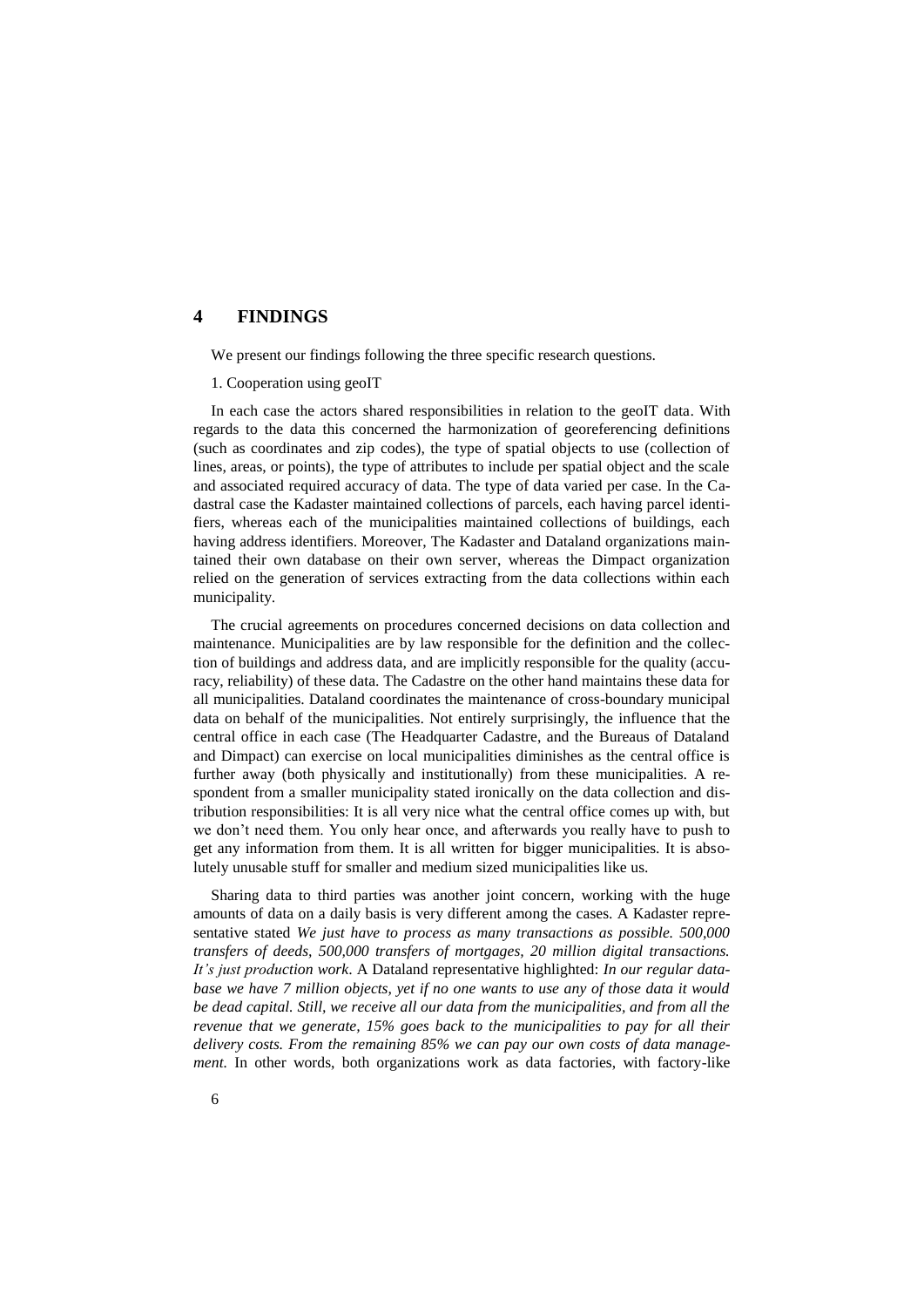business models and business attitudes, and the procedures therefore emphasize immediate efficiency interests. In both Dataland and Dimpact the municipalities agree jointly, via the coordination bureaus, on the conditions of how and to whom to distribute their individual or combined datasets. Since the Cadastre, Dataland and individual municipalities own fees through the distribution of data, customers are crucial for the existence of the organizations. A Dataland representative even stated during an interview: Our customer focus is so big… It is our lifeblood.

So, we can note a geographical and topical convergence between these organizations. Both cooperation and standards are created and sustained by actors which are mostly geographically clustered and have ongoing relations already. Dimpact members are often geographically clustered groups of municipalities, and Dataland nonmembers are also geographically clustered. This does not mean that data quality is homogeneous within clusters, because as for example within Dataland it is noted that: Almere and Lelystad [both Dataland members] are adjacent cities. They have the same history, both were created in Flevoland province. Than one would expect a similar quality, but they score very different in quality indicators. While membership may be geographically fostered, data quality standard within the organization is also related to local information management practices. Our explanation is that a clustering of actors follows a narrow set of thematic data applications, such as real estate (Cadastral and Dataland cases).

2. Shaping of inter-organizational relations in terms of accreditation, coalition and adoption of standards

The accreditation in the cadastral case mainly depended on the degree to which the Kadaster was able to convince the ministry of spatial planning of their price policies. The Kadaster could autonomously decide on all data management processes, yet only needed a ministerial approval for the pricing policy when distributing data. The Kadaster thus implicitly accredited the data quality, yet the price for the data required an accreditation from the ministry. In the Dataland case, the Dataland head office set out a series of data quality parameters, which they did not enforce, yet which they monitored within municipalities. The purpose of the monitoring was to develop gradually a list of best practices, and a list of best municipalities adhering to these practices. The Dataland head office accredited data quality through organizing a price for the best municipality. The accreditation thus relied on the promotion of this price by peers, and the positive image for municipalities attached to this price. In the Dimpact case, the setting of the data and services quality relied heavily the technical representatives of individual municipalities. They jointly decided on certain quality parameters, such as specific GIS solutions, and were though these decisions implicitly accrediting themselves.

The organization of coalitions differs per case. The Kadaster was maintaining individual contracts with each municipality, yet this would change soon given the implementation of national key registers. New legislation on key registers would distribute data responsibilities for collection and distribution to the Kadaster and municipalities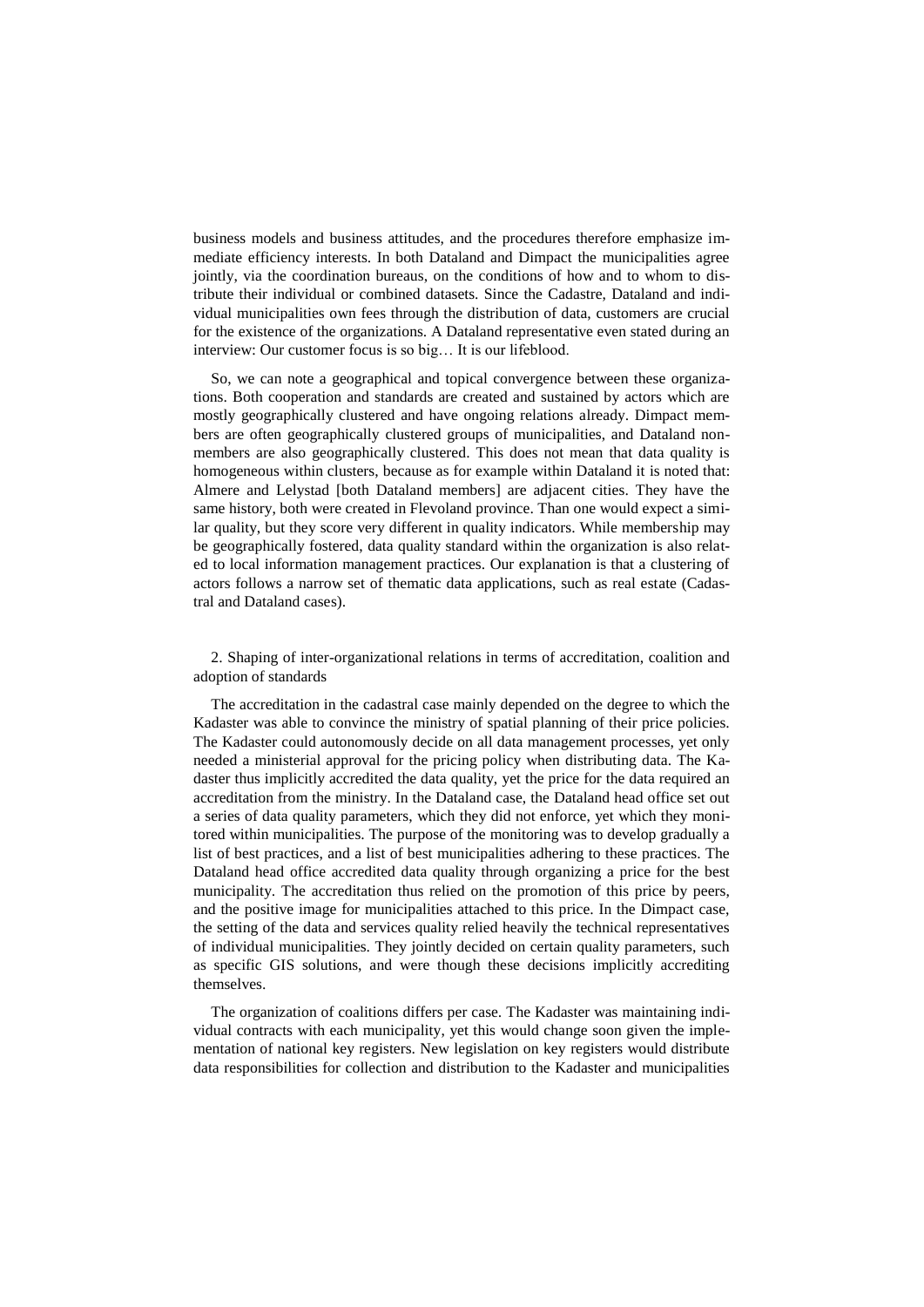in more detail. This new legislation is likely to change the contractual agreements between the organizations. In the Dataland case the coalition relied on inter-related structures of memberships. The Dataland central Bureau administers memberships, and coordinates cohesion among members. Dataland itself is a cooperative of municipalities with Dataland foundation and Dataland corporation, and an executive Bureau Dataland. In the Dimpact case, the coalition was organized voluntary membership rules. Municipalities were voluntary members to an association of municipalities, while an executive bureau Dimpact coordinated the coalition alignment at technical and policy level.

With regards to the adoption of standards in the Cadastral case, all data and operational processes were largely set by the Kadaster, operating under the authority of a Cadastral law. In the implementation of this law the central theme was how to generate 'efficient core registration (of government data)'. In the Dataland case, The Dataland Bureau was setting validation rules for checking the data quality, and applied these rules to check data of individual municipalities. In this process the core theme was 'improving accessibility (to government data)'. In the Dimpact case, the technical solutions for data problems were created by private companies in outsourcing contracts. Central in the management of the data standard and data production standard creation was the repeated catch phrase 'improving (e-) service to citizens'. These 'catch phrases' mentioned during individual interviews are exemplary of the how actors tried to steer standards in a particular direction: We do not want to be politically interesting, but we lost 40 or 50 million revenue due to the real estate crisis. As a result we decreased out cost with 15 million. The mechanism that we agreed was to operate like a normal business. (Senior Kadaster representative); Our whole story is about access to government information. 'That is the core and mission of Dataland. That is the point. Dataland wants to make public municipal data more accessible'. (Senior Dataland representative); Dimpact is indeed a cooperation between municipalities, which, just like any other association, become a member to a central image, that of e-service. Like you join a tennis club to play tennis, you join our club to realize e-services as member. (Senior Dimpact representative)

The Kadaster representative has a clear preference for standards based on (cost) efficiency norms. The Dataland representative emphasizes accessibility as the most crucial norm. The Dimpact representative emphasizes collectivity as a key norm. The efficiency of the Cadastral case is quite different than the improving accessibility, or improving e-services to citizens. Which standards emerge as a result is however greatly affected by these 'buzz words'. Despite the fact that coordination of standards relied on centralized coordination activities , the results under 'responsibility' show that the space of influence from the central office decreases, as the distance to where standards are actually used (at the level of municipalities) decreases. A possible explanation is that the acceptance of centralized standards relates to the degree by which municipal staff feels themselves represented in the decisions on standards. In the Cadastre case, a number of representatives of larger municipalities explicitly rejected to accept the central standards, and preferred to use standard resulting from a process in which they were involved themselves. The argument was that internal alignment of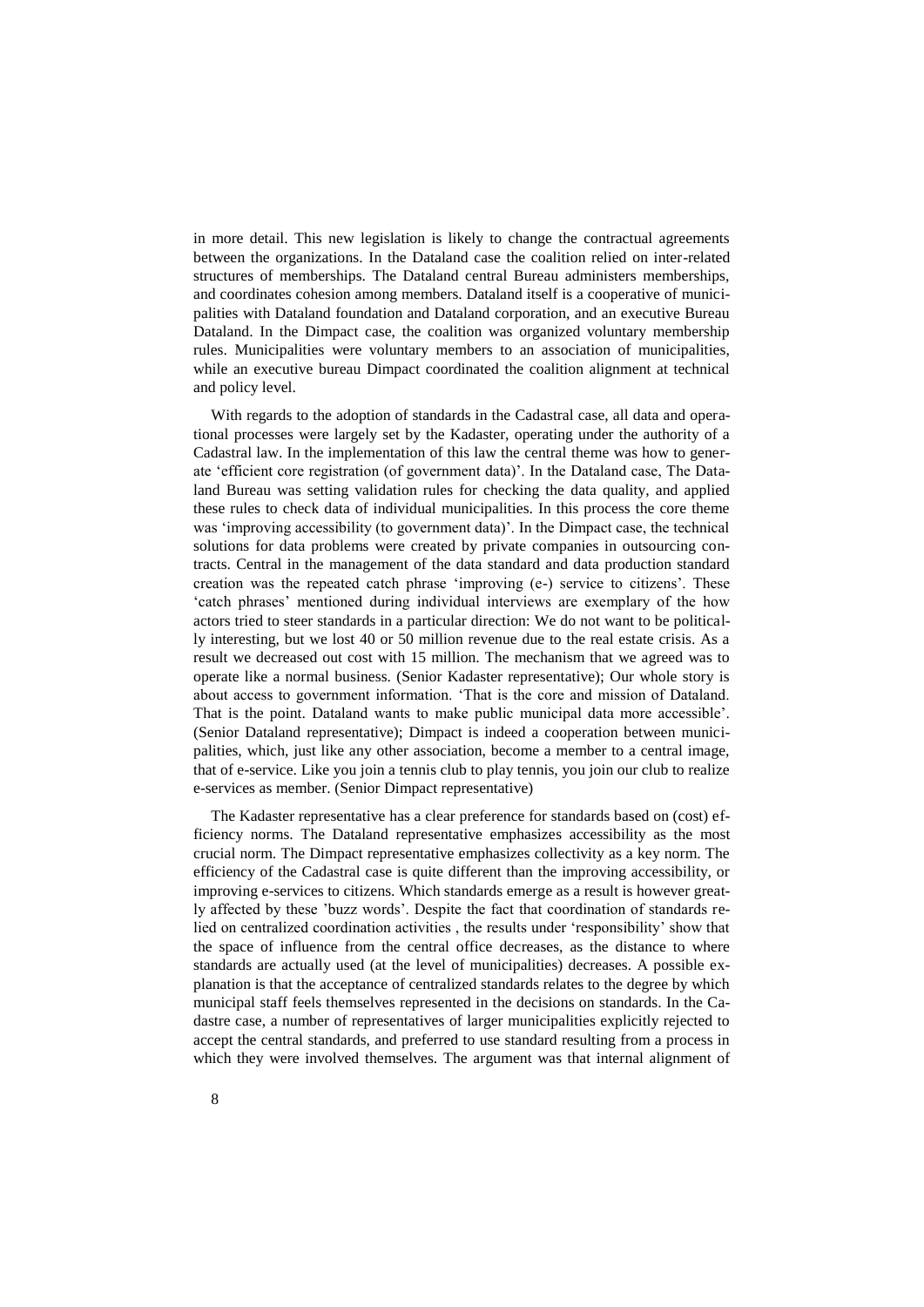geoIT standards with other internal departments received higher priority than alignment with external agencies. Smaller and medium sized municipalities preferred to be included in clusters of municipalities, so that they could follow and influence geoIT developments more directly. Both Dataland and Dimpact provided this facility, as their central office was directly constituted by the municipalities themselves (Dataland), or was directly implemented by municipal staff (Dimpact).

#### 3. Where do changes occur?

Two types of changes were apparent. The first type reflected a gradual change. The size of Dataland and Dimpact cooperation consortia gradually increased even during the data collection process related to these cases. The number of actors involved increased both in number of organizations and in number of professionals involved. The staff members working in these cases indicated that this increase of actors made the coordination of standards, even if it were on a voluntary basis, more complex. Despite this increase of members there was no change in the coordination and governance structures between the organizations. This is remarkable, because one would expect the work processes and the way that people agree on these work processes might get more complicated, and hence might need adaption.

A second type of change was more punctuated. The introduction of the new law on base registrations affected all actors in all cases. Although the new law had been in preparation for a considerable amount of time, and although many of the technical staff members had been involved in proposing the details of this law through working groups, still the approval of the law had immediate legislative consequences. As a result, staff members perceived a change in their management activities, in particular within the municipalities. As stated above, in the Cadastral case the distribution of responsibilities between the Cadastre organization and the municipalities changed, and had given municipalities more responsibility in the maintenance of address and real estate data. Many municipal staff members perceived however that they only had limited capacity to deal with this task, while maintaining other tasks at the same time. This additional work load required them to rethink their operational procedures, and allocation of tasks to staff.

A third type of change in the use of geoIT standards was expected, yet did not occur. The standards of the citizens (customers of the products and services of all the cases), such as open geospatial data standards, were hardly taken up within the internal processes of the cases. Some municipalities indicated adhering to open data standards principles, but neither in the statutory duties or in their voluntary agreements did they insist on relying on these open data standards. Standard geo-data handling and provision thus still strongly relies on existing working relations within the larger agencies.

In sum, one may conclude that the stability of the internal coordination structures (aiming for standards in geoIT) is not really rooted in the specific number of members in a consortia, or in either hierarchical relations (coerced by law) or in bottom-up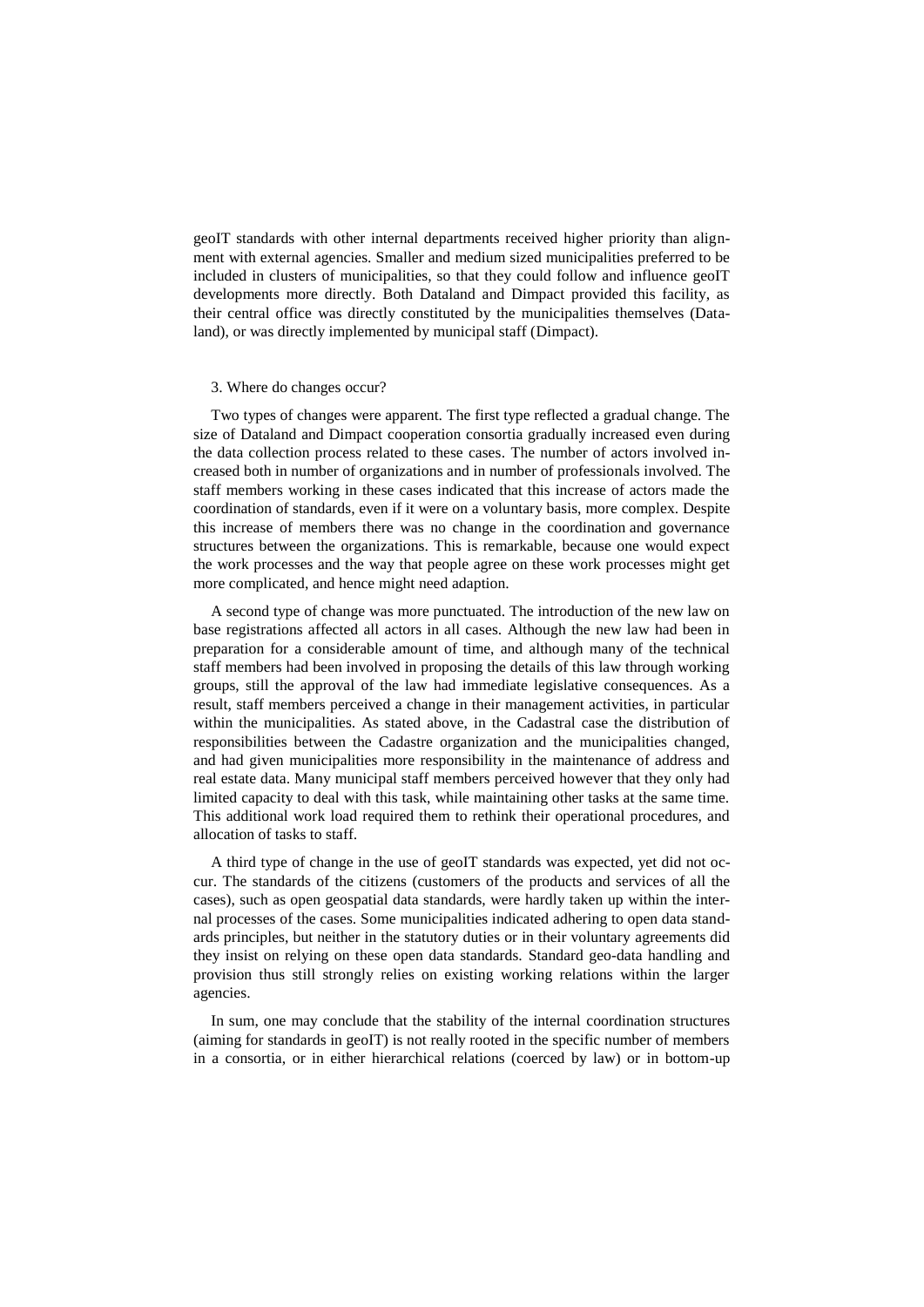relations (emerging from daily interaction with citizens/customers) but in the similarity of relations that the new actors had in comparison to the existing members. Coordinating standards on geoIT seems thus strongly dependent on existing coordination structures on other issues. Hence, the locus of standards crystallization is not central or peripheral, but at the point where long-term mutual relations already exist.

#### **5 DISCUSSION**

Overall, the data show the importance of a middle level ground between central administration and a famous Internet motto: "rough consensus and running code" as the way an information infrastructure establishes itself. This can also be read as a liminary position between expert and lay knowledge. Our underneath interest to focus on the 'where' question was to avoid usual accounts, deeply entrenched in the public administration -and usually elicited by interviews: "How does standardization happen?" is likely to get answers like "a formal process has been put in place, followed, different viewpoints have been considered, together with technical viability". In the cases understanding 'where' standardization of geoIT takes place cannot be reduced to understanding how SDI has evolved within the traditional public sector only. A number of relevant and emerging phenomena on the fringes of mapping agencies' core business have emerged as well. So, our research focused on the crystallization of relations across inter-organizational relations across the Dutch geoIT organizational field. We saw that geoIT standardization takes place in an environment which consists of both hard and formal relations (contracts between public authorities, with public mandates in the field of geoIT) and soft an informal ones (voluntary associations having voluntary working relations and rather loose decision and control mechanisms). Hence municipalities proved to be central middle ground between central bureaucracy and citizens, are places where standardized practices crystallize, thus where standardization occurs. It is relevant, because municipalities are non-specialized bodies for geoIT standardization. This counteracts a common assumption, as specialized bodies at national level are the primary knowledge holders of the domain. Yet, in their need to combine all sorts of top-down requirements to implement the execution of legislation on the one side, and deal with external geoIT users on the other side, actors at the municipal level act as mediators between those requirements, and de facto act as standardizors. We explain the role of municipalities by being entangled with both bureaucracy the citizens, not only through work relations, but also through representation and legitimacy.

So, we identified a significant window of opportunity at the municipal level, which is strategically between central administrations and citizens. In information infrastructure terms, the municipalities are the hubs of an emerging network, and the hubs of the network actually drive the process of crystallizing socio-technical relations into standards, rather than adopting what has been designed elsewhere. Where the traditional view would predict that there is a central definition of standard, which is then applied throughout the hubs, the findings show that hubs are at the encounter of different geo-information flows and combine them in use, this crystallizing the stand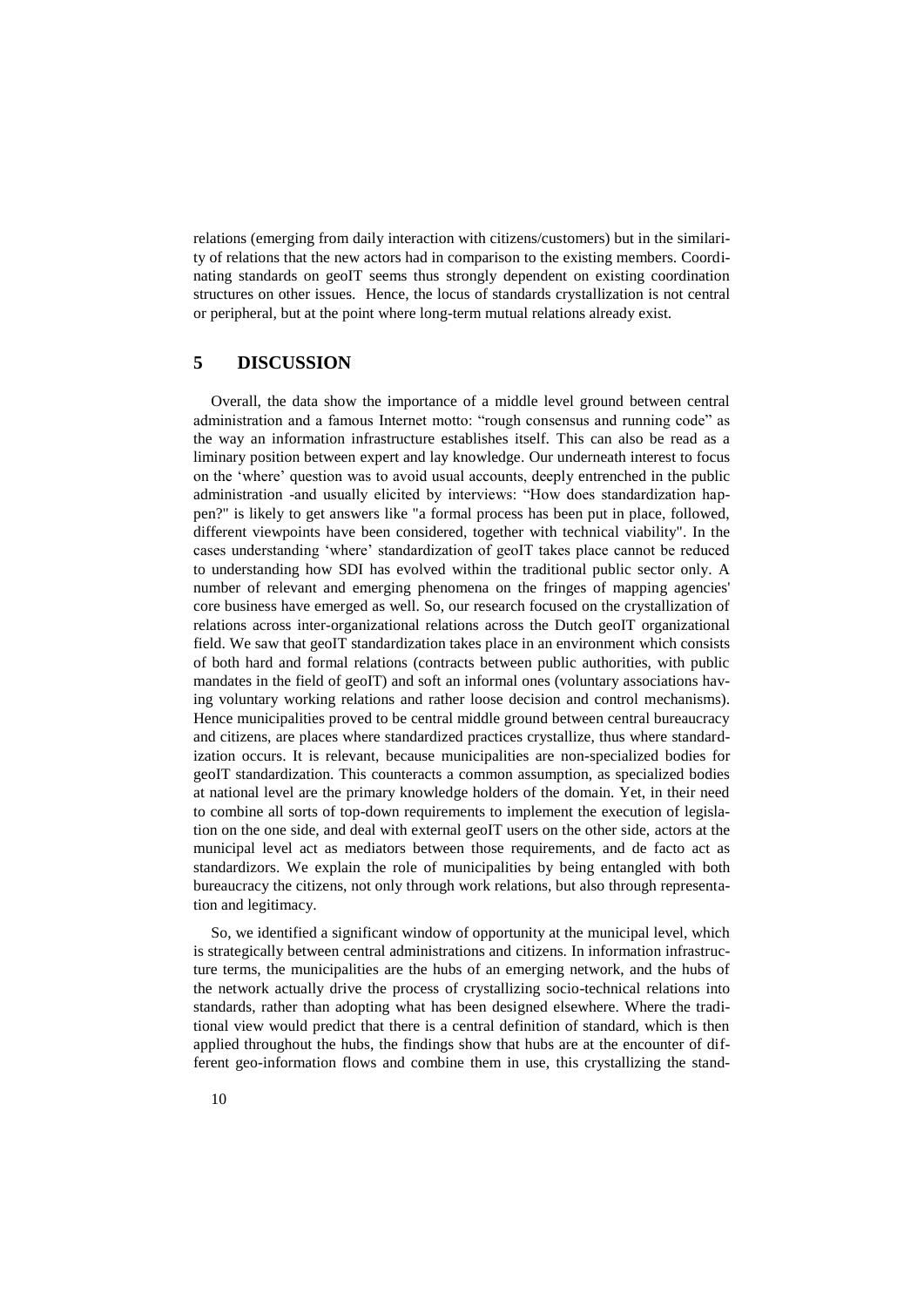ards. So, as detailed below, rather than being entitled to set standards, what affect and explain standardization are the loci of accreditation and coalition. This is particularly relevant within the public sector, where standardization is expected to be led by professionalized, dedicated bodies. Our analysis identified an interesting tension between the trend towards more autonomous cooperation among smaller public organizations and organizations which are lower in the administrative hierarchy and less specialized. So, what is the role of the people at these levels, and the standards they are shaping? Are these people being ruled or are they ruling? Our point from the empirical cases and information infrastructure research is that this dichotomy is not very suitable to frame the problem and answer the question. Rather, we put at the center the locus where standards actually happen to crystallize. Indeed, municipalities are a crucial point of encounter along the tensions they are intertwined with, and this position sheds new light on geoIT standardization. From this perspective, 'street level' public sector officers are gatekeepers, being at the intersection of geo-information production and use. This is our proposal for a conceptualization of SDI as a tool which has a sensible degree of autonomy from what decision makers have in mind and express through designers. Such autonomy explains how and why this 'tool' also builds itself more than conventional accounts acknowledge.

- <span id="page-10-0"></span>1. Ciborra, C., K. Braa, and A. Cordella, *From control to drift: the dynamics of global information infrastructures*. 2000, Oxford: Oxford University Press. 264.
- <span id="page-10-1"></span>2. Ciborra, C.U. and O. Hanseth, *From tool to Gestell. Agendas for managing the information infrastructure.* Information technology and people, 1998. **11**(4): p. 305-327.
- <span id="page-10-2"></span>3. Orlikowski, W.J., *Using technology and constituting structures: A practice lens for studying technology in organizations.* Organization science, 2000. **11**(4): p. 404-428.
- <span id="page-10-3"></span>4. Homburg, V. and Y. Georgiadou, *A Tale of Two Trajectories: How Spatial Data Infrastructures Travel in Time and Space.* The Information Society: An International Journal, 2009. **25**(5): p. 303 - 314.
- <span id="page-10-4"></span>5. Staring, K. and O.H. Titlestad. *Development as a Free Software: Extending Commons Based Peer Production to the South*. in *ICIS 2008 Proceedings.Paper 50*. 2008.
- <span id="page-10-5"></span>6. Lehr, W., *Standardization: Understanding the process.* Journal of the American Society for Information Science, 1992. **43**(8): p. 550-555.
- 7. Albrecht, J., *Geospatial information standards. A comparative study of approaches in the standardisation of geospatial information.* Computers & Geosciences, 1999. **25**(1): p. 9- 24.
- 8. Schuurman, N., *Social perspectives on semantic interoperability: Constraints on geographical knowledge from a data perspective.* Cartographica, 2005. **40**(4): p. 47-61.
- <span id="page-10-6"></span>9. Foray, D., *Users, standards and the economics of coalitions and committees.* Information economics and policy, 1994. **6**(3-4): p. 269-293.
- 10. Hanseth, O., et al., *Reflexive standardization: Side effects and complexity in standard making.* MIS Quarterly, 2006. **30**(special issue): p. 19 p.
- 11. Markus, L., et al., *Industry-wide information systems standardization as collective action: The case of the US residential mortgage industry.* MIS Quarterly, 2006. **30**(special issue): p. 439-465.
- <span id="page-10-7"></span>12. Williamson, I.P., A. Rajabifard, and M.-E. Feeney, *Developing Spatial Data Infrastructures: From Concept to Reality*. 2003: Taylor & Francis. 352 pp.